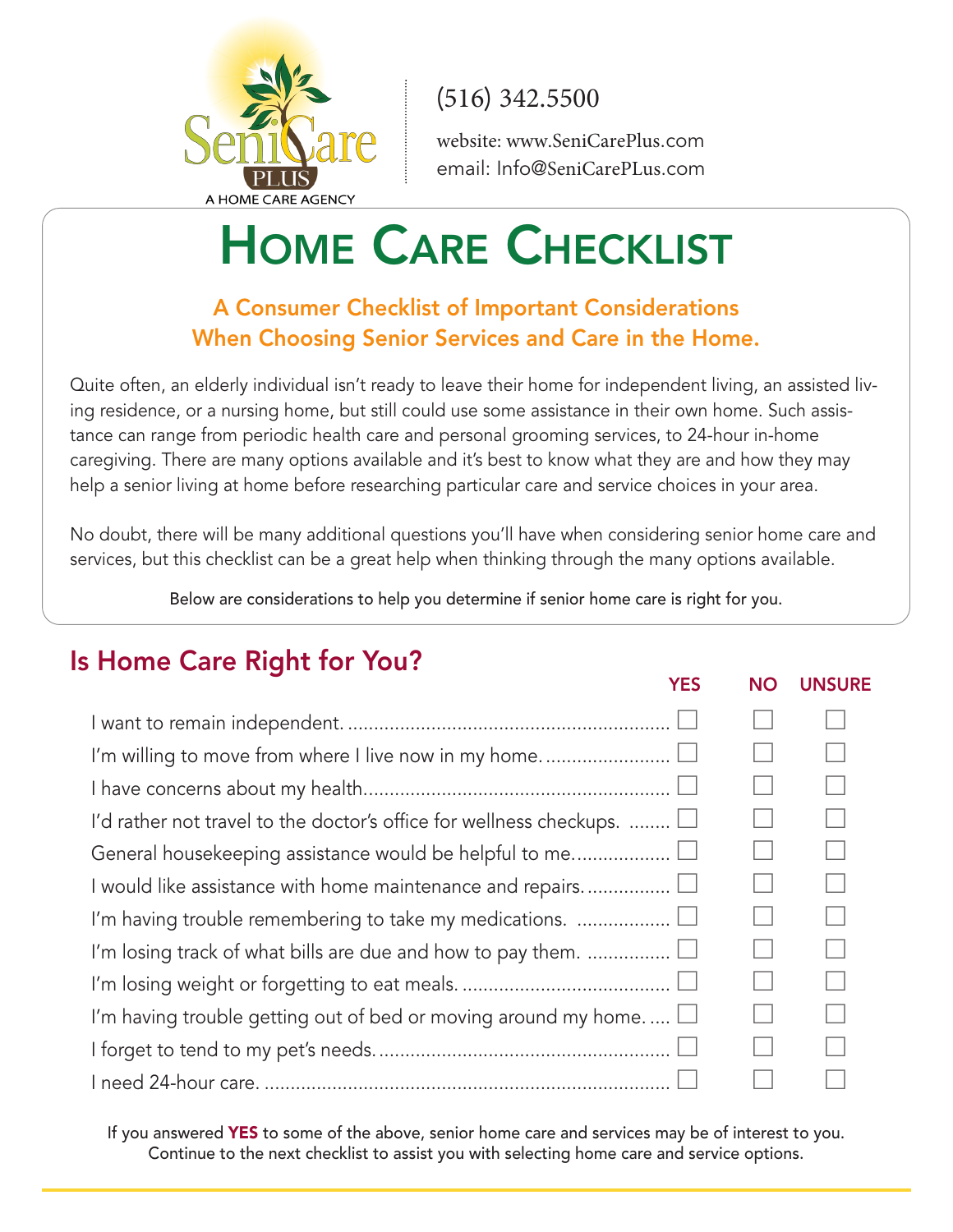

website: www.SeniCarePlus.com email: Info@SeniCarePlus.com

## **HOME CARE CHECKLIST - PAGE 2**

#### Do you need assistance with the following?

| YES | NO. | <b>UNSURE</b> |
|-----|-----|---------------|
|     |     |               |
|     |     |               |
|     |     |               |
|     |     |               |
|     |     |               |
|     |     |               |
|     |     |               |
|     |     |               |
|     |     |               |
|     |     |               |
|     |     |               |
|     |     |               |

If you answered YES to some of the above, senior home care and services may be of interest to you. Continue to the next checklist to assist you with choosing home care and service providers.

List any other thoughts or questions you may have: \_\_\_\_\_\_\_\_\_\_\_\_\_\_\_\_\_\_\_\_\_\_\_\_\_\_\_\_\_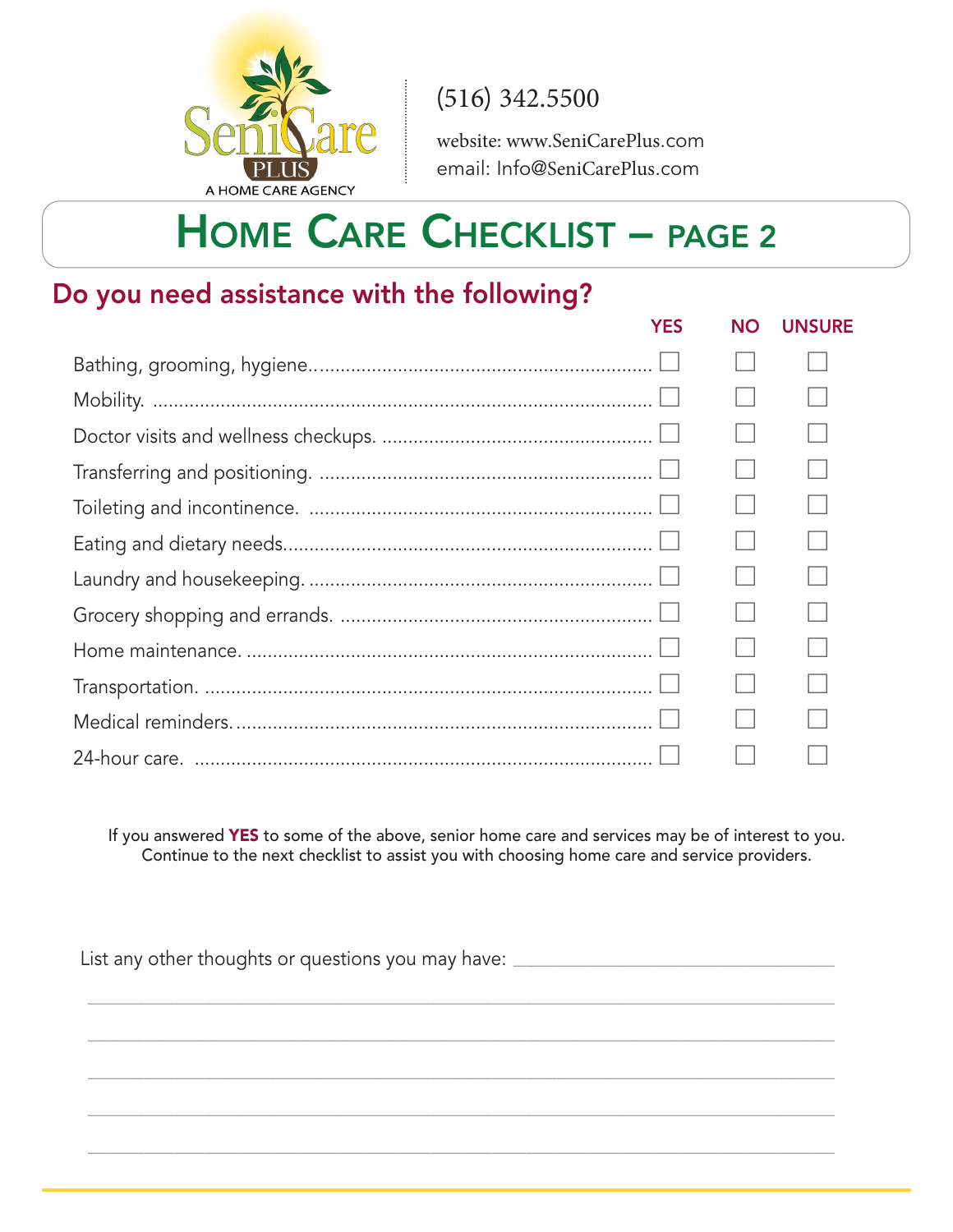

website: wwwSeniCarePlus.com email: Info@SeniCarePlus.com

### **CHOOSING A HOME CARE AGENCY**

Name of Home Care Agency: **SeniCare Plus - 1225 Franklin Avenue | Suite 325 | Garden City NY 11530**

### **What to look for in a Home Care Service Provider**

|                          | <b>YES</b>                                                                       | <b>NO</b> | <b>UNSURE</b> |
|--------------------------|----------------------------------------------------------------------------------|-----------|---------------|
| $\blacksquare$           | Service area includes: Nassau County   Suffolk County   Queens County            |           |               |
|                          |                                                                                  |           |               |
| $\overline{\phantom{a}}$ | Insured or bonded by who? Agency? Service Company? _____________________________ |           |               |
|                          |                                                                                  |           |               |
|                          | Do they have references you can contact? YES                                     |           |               |
|                          |                                                                                  |           |               |
| $\overline{\phantom{a}}$ |                                                                                  |           |               |
|                          |                                                                                  |           |               |
|                          |                                                                                  |           |               |
| $\overline{\phantom{a}}$ | Does the company conduct a thorough pre-employment screening? $\Box$             |           |               |
| $\blacksquare$           |                                                                                  |           |               |
|                          | - Are you required to commit to a certain number of service hours? $\Box$        |           |               |